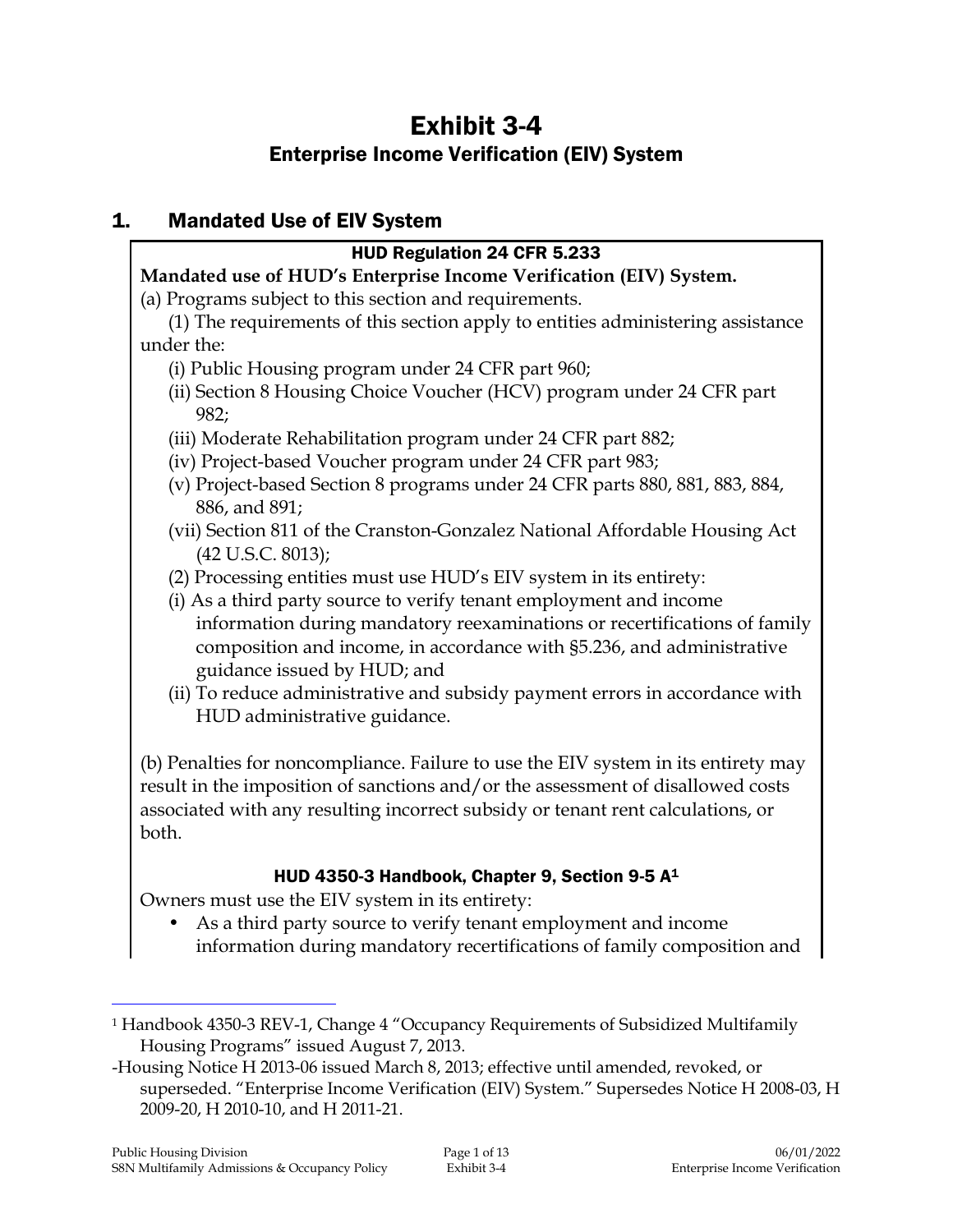income, in accordance with 24 CFR 5.236, and administrative guidance issued by HUD, and

• To reduce administrative and subsidy payment errors in accordance with HUD administrative guidance.

## AHFC Policy

- 1. See the Social Security Number Requirement exhibit for the policy on the disclosure and verification of social security numbers.
- 2. See the Meet Screening Criteria exhibit for the requirement to sign consent forms.

## 1.A EIV Review Requirement

## HUD 4350-3 Handbook, Chapter 9, Section 9-8 A

Owners must use the EIV system in its entirety. To do this, the owner must use:

- 1. EIV Income Report as a third party source to verify a tenant's employment and income during mandatory recertifications (annual and interim) of family composition and income, and
- 2. Other EIV Income Reports (Income Discrepancy Report, New Hires Report, No Income Reported on 50059, and No Income Reported by HHS or SSA) to identify issues or discrepancies which may impact a family's assistance; and
- 3. EIV Verification Reports (Existing Tenant Search, Multiple Subsidy Report, Identity Verification Reports, and Deceased Tenants Report) that further assists in reducing subsidy payment errors.

## 1.B File Documentation

## HUD 4350-3 Handbook, Chapter 9, Section 9-9

The following documentation is required to be in the tenant file to demonstrate the owner's compliance with mandated use of EIV as the third party source to verify tenant employment and income information.

A. No Dispute of EIV Information: EIV Income Report, current acceptable tenantprovided documentation and, if necessary (as determined by the owner), third party verification from the source.

B. Disputed EIV Information: EIV Income Report and third party verification from the source for disputed information.

C. Tenant-reported Income Not Verified through the EIV System: EIV Income Report, current acceptable tenant-provided documents or third party verification from the source.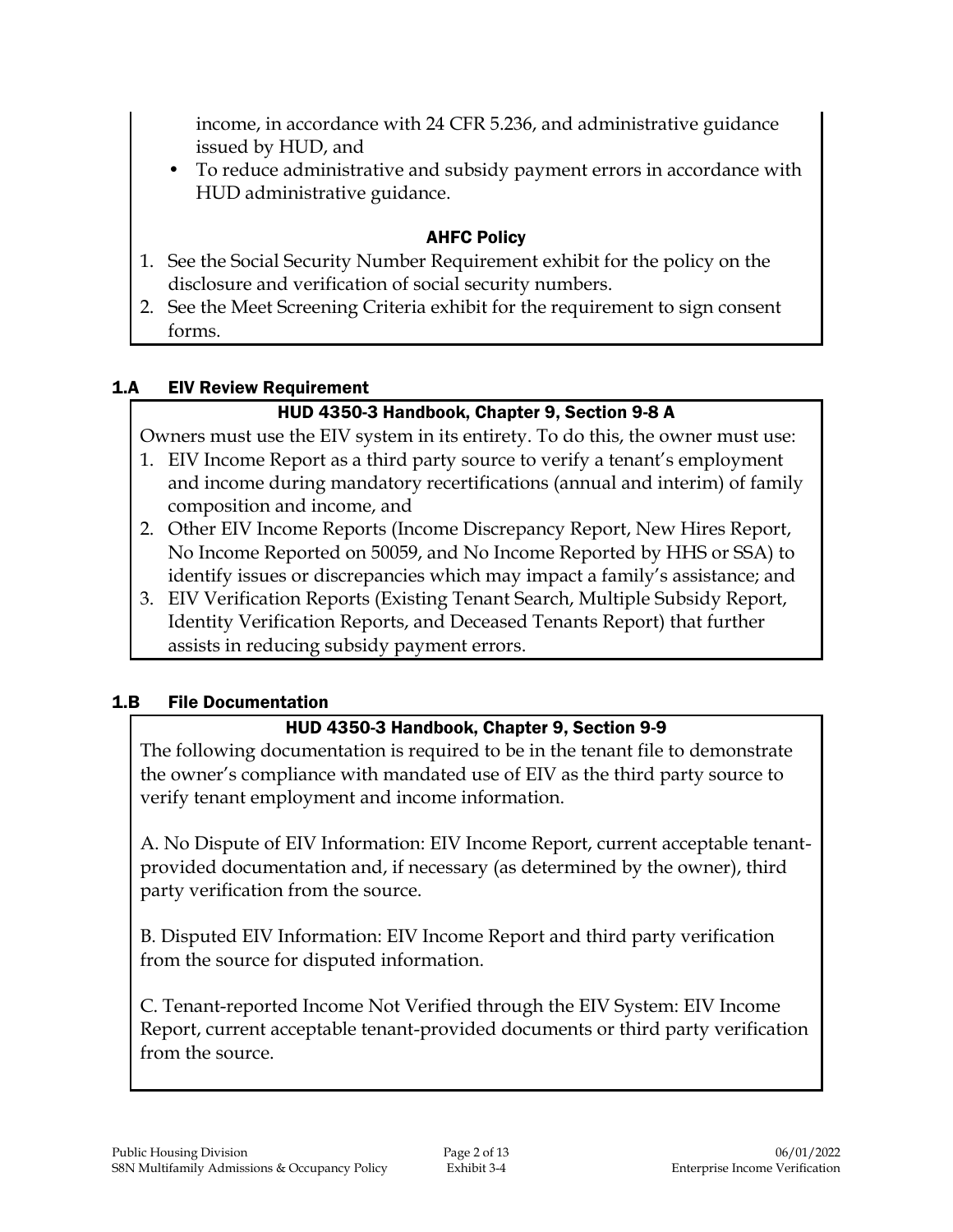## HUD 4350-3 Handbook, Chapter 9, Section 9-11

When selecting the Income Report for an individual tenant, either from the list of tenants for a particular project and/or contract or by querying by the head of household's SSN, there are three reports that the owner must use at the time of recertification.

## A. Summary Report

Owners must retain in the tenant file: a. The Summary Report(s) as verification of the SSN for all household members whose Identity Verification Status is "Verified".

## B. Income Report

Owners must use the Income Report at the time of recertification (annual and interim) of family composition and income and at other times as indicated in their policies and procedures.

C. Income Discrepancy Report

3. Owners must: c. Retain the Income Discrepancy Report along with detailed information on the resolution of the reported discrepancy in the tenant file.

## 1.B.1. New Admission

## HUD 4350-3 Handbook, Chapter 9, Section 9-11 B5

For all new admissions, including Initial Certifications (IC), the owner must: a. Review the Income Report within 90 days after transmission of the move-in certification to TRACS to confirm/validate the income reported by the household.

b. Resolve any income discrepancies with the household within 30 days of the Income Report date.

c. Print and retain the Income Report in the tenant file along with any documentation received to resolve income discrepancies, if applicable.

## 1.B.2. Applicants

## HUD 4350-3 Handbook, Chapter 9, Section 9-8 B

Owners must:

1. Use the Existing Tenant Search in EIV as part of their screening criteria for new tenants and must include written policies for using the search in their Tenant Selection Plan.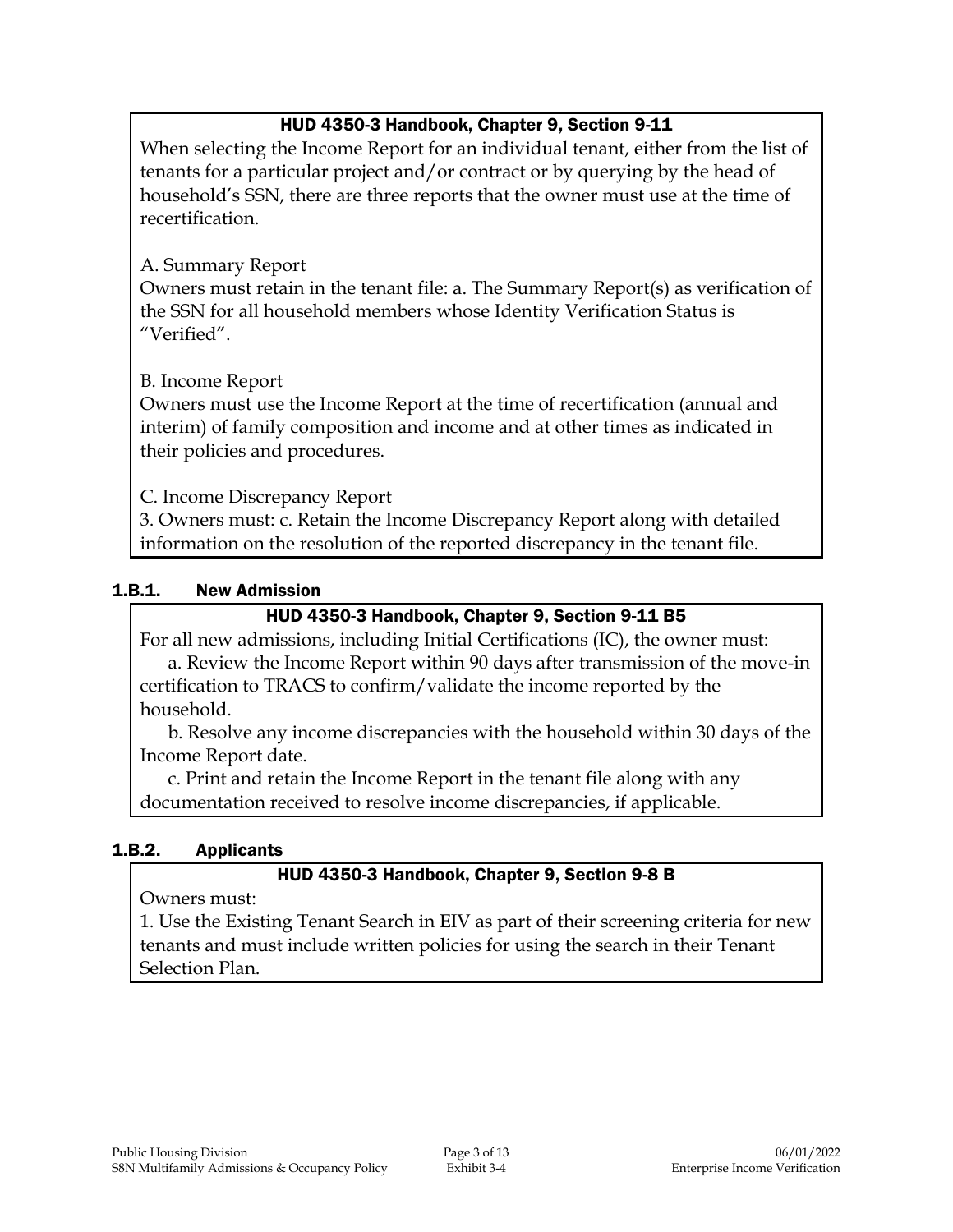#### 1.C Owner Master File

## HUD 4350-3 Handbook, Chapter 9, Section 9-11 D

The EIV system contains the following stand-alone income reports. Owners must use these reports as discussed below and at times as established in their policies and procedures. Owners must retain a "Master" file that contains a copy of the report and documentation and/or notations as indicated in the report discussions below.

- 1. No Income Reported on 50059
- 2. No Income Reported by HHS or SSA
- 3. New Hires Report
- 4. Existing Tenant Search
- 5. Multiple Subsidy Report
- 6. Identity Verification Report
- 7. Deceased Tenant Report

## HUD 4350-3 Handbook, Chapter 9, Section 9-14 A4

The master files for the New Hires Report, Identity Verification Reports, Multiple Subsidy Report and Deceased Tenants Report must be retained for three years.

## 1.D EIV & You Brochure

## HUD 4350-3 Handbook, Chapter 9, Section 9-5 A

O/As using the EIV system must provide each tenant household with the EIV  $\&$ You brochure at the time of annual recertification along with a copy of the HUD Fact Sheet "How Your Rent is Determined". O/As must also provide applicant households who have been selected from the waiting list for screening and final application processing with a copy of the EIV & You brochure.

## 1.E EIV Retention

## HUD 4350-3 Handbook, Chapter 9, Section 9-14

A. Owners must retain:

1. The Income Report, the Summary Report(s) showing Identity Verification Status as "Verified" and the Income Discrepancy Report(s) and supporting documentation must be retained in the tenant file for the term of tenancy plus three years.

B. Once the retention period has expired, owners must dispose of the data in a manner that will prevent any unauthorized access to personal information, e.g., burn, pulverize, shred, etc.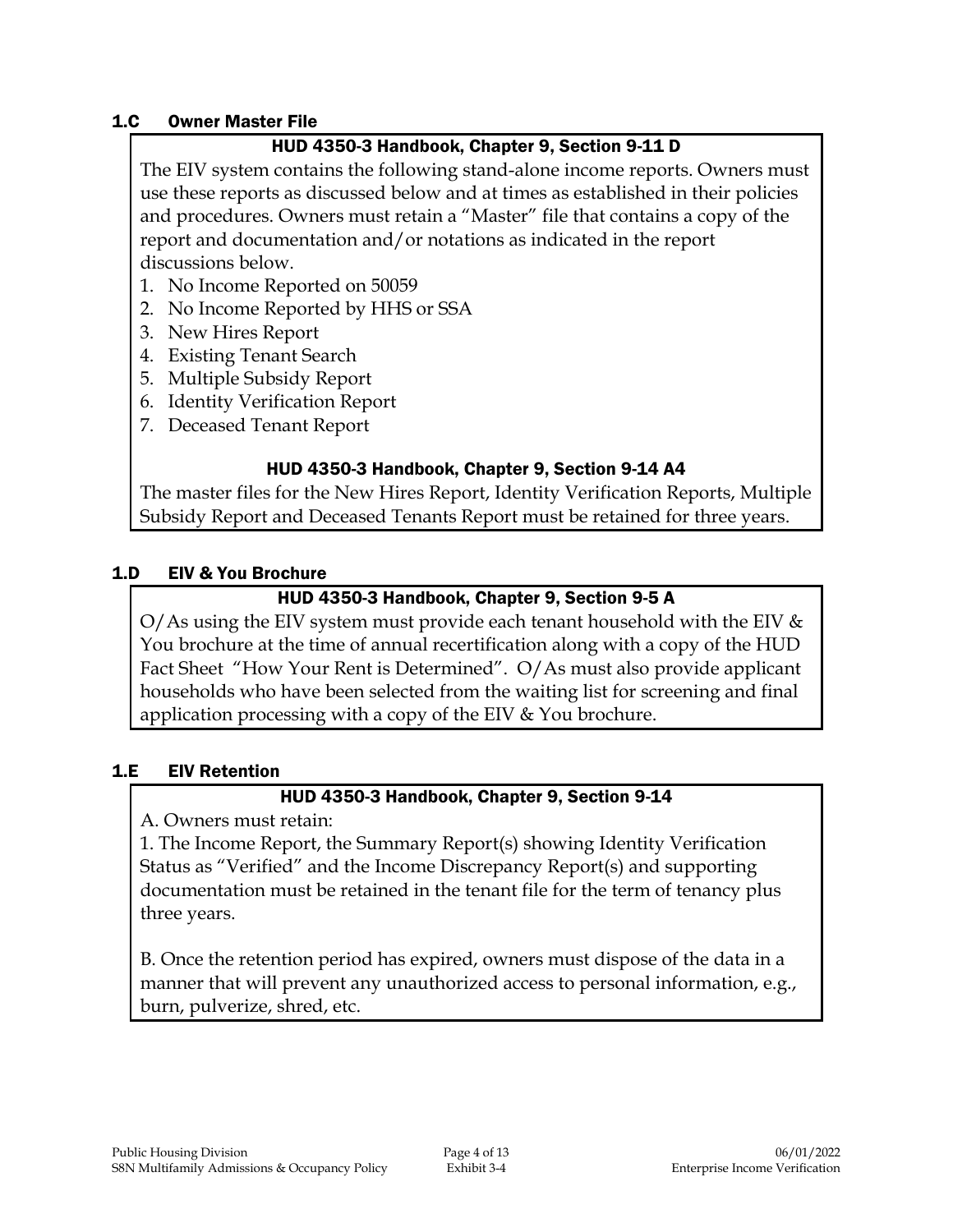## 2. Income Information from SWICAs<sup>2</sup> and Federal Agencies

## HUD Regulation 24 CFR 5.234

Requests for information from SWICAs and Federal agencies; restrictions on use. (a) Information available from SWICAs and Federal agencies—to whom and what. Income information will generally be obtained through computer matching agreements between HUD and a SWICA or Federal agency, or between a PHA and a SWICA, as described in paragraph (c) of this section. Certification that the applicable assistance applicants and participants have signed appropriate consent forms and have received the necessary Privacy Act notice is required, as follows:

(1) When HUD requests the computer match, the processing entity shall certify to HUD; and

(2) When the PHA requests the computer match, the PHA shall certify to the SWICA.

(b) Restrictions on use of information. The restrictions of 42 U.S.C.  $3544(c)(2)(A)$ apply to the use by HUD or a PHA of income information obtained from a SWICA. The restrictions of 42 U.S.C. 3544(c)(2)(A) and of 26 U.S.C. 6103(l)(7) apply to the use by HUD or a PHA of income information obtained from the IRS or SSA.

(c) Computer matching agreements. Computer matching agreements shall specify the purpose and the legal authority for the match, and shall include a description of the records to be matched, a statement regarding disposition of information generated through the match, a description of the administrative and technical safeguards to be used in protecting the information obtained through the match, a description of the use of records, the restrictions on duplication and redisclosure, a certification, and the amount that will be charged for processing a request.

## AHFC Policy

AHFC complies with all confidentiality requirements regarding the use of information obtained from computer matching agreements and the HUD Enterprise Income Verification system.

j

<sup>2</sup> SWICA – State Wage Information Collection Agency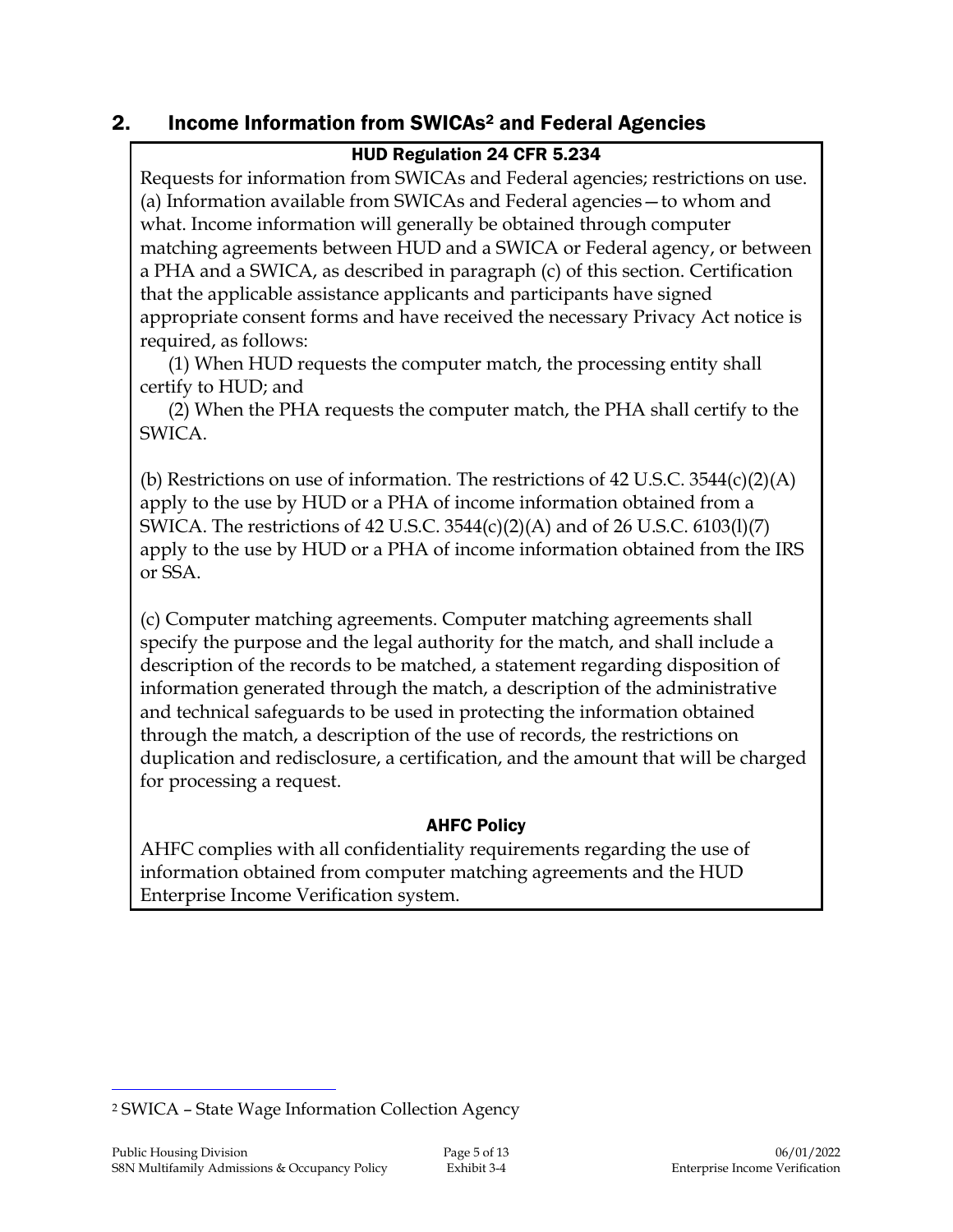### 2.A Disclosure of EIV Data

## HUD 4350-3 Handbook, Chapter 9, Section 9-17

A. Disclosure of an Individual's EIV Information to Another Person or Entity The Federal Privacy Act (5 USC 552a, as amended) prohibits the disclosure of an individual's information to another person without the written consent of such individual.

B. Disclosure to Persons Assisting Tenants with the Recertification Process With the written consent of the tenant, EIV data may be shared with persons assisting the tenant with the recertification process. Tenants who require assistance during the recertification process may have a representative present to assist them in their ability to participate in the recertification process; this includes review and explanation of the written third party income verifications. Disclosure of EIV information to these parties must be employment or income information pertaining only to the tenant who has provided his/her consent. These parties must not have access to EIV information for any other household members.

## 2.B Disclosure for Official Purpose

## HUD 4350-3 Handbook, Chapter 9, Section 9-17 C

The data in the EIV system contains personal information on individual tenants that is covered by the Privacy Act. The information in the EIV system may only be used for limited official purposes:

1. Official Purpose Includes:

a. Owners, in connection with the administration of Multifamily Housing programs, for verifying the employment and income at the time of recertification and for reducing administrative and subsidy payment errors.

b. CAs (PBCAs and TCAs) and HUD staff for monitoring and oversight of the access and mandatory use of the EIV system.

c. IPAs, when hired by an owner to perform the financial audit of the project, for use in determining the owner's compliance with verifying income and determining the accuracy of the rent and subsidy calculations.

## **Restrictions on disclosure requirements for IPAs:**

(1) Can only access EIV income information within hard copy files and only within the offices of the owner or management agent;

(2) Cannot transmit or transport EIV income information in any form;

(3) Cannot enter EIV income information on any portable media;

(4) Must sign non-disclosure oaths (Rules of Behavior for Non-system Users) that the EIV income information will be used only for the purpose of the audit; and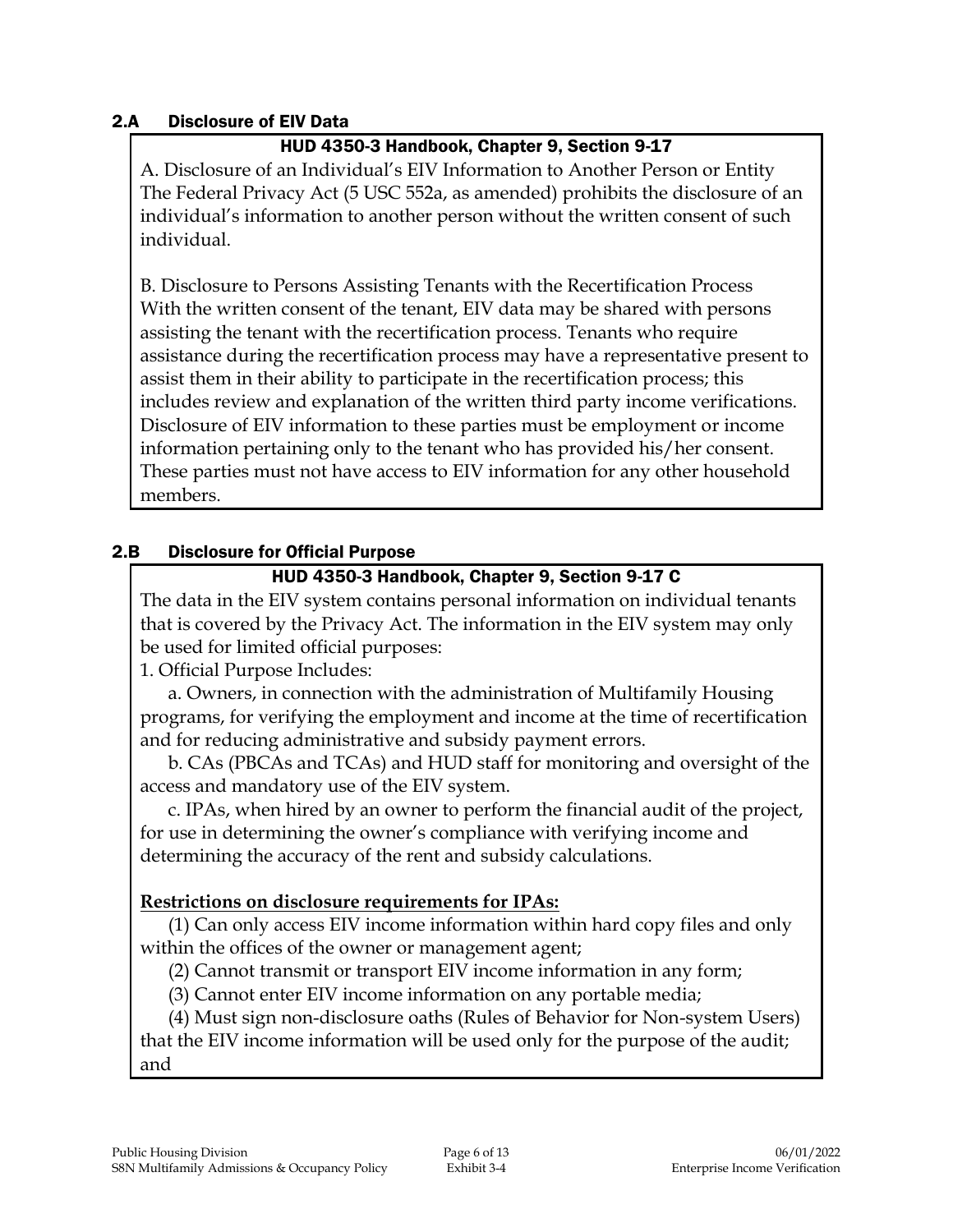(5) Cannot duplicate EIV income information or re-disclose EIV income information to any user not authorized by Section 435(j)(7) of the Social Security Act to have access to the EIV income data.

d. OIG investigators for auditing purposes.

e. Disclosure of EIV information to individuals who are assisting in the recertification process and who are present during the recertification interview and process.

### 2.C EIV Official Purposes Limitations

### HUD 4350-3 Handbook, Chapter 9, Section 9-17 C

Official Purposes Do NOT Include:

a. Sharing the information with governmental entities not involved in the recertification process used for HUD's assisted housing programs.

b. Disclosure of the EIV information to Service Coordinators even though the tenant signs a release of information consent form authorizing the Service Coordinator to have access to their file is not allowed unless the Service Coordinator is present during the interview and assisting the tenant with the recertification process.

The computer matching agreements are governed by the Privacy Act and the Social Security Act. For example, Sections 453(j)(7)(E)(ii) and (iv) of the Social Security Act limit disclosure of the data matched between HUD and HHS' NDNH to public housing agencies, the IG, the Attorney General, private owners, management agents and CAs.

## 3. Terminations Based on EIV or SWICA Data

## HUD Regulation 24 CFR 5.236

Procedures for termination, denial, suspension, or reduction of assistance based on information obtained from a SWICA or Federal agency.

(a) Termination, denial, suspension, or reduction of assistance. The provisions of 42 U.S.C. 3544(c)(2)(B) and  $(C)^3$  shall govern the termination, denial, suspension,

(ii) whether such applicant or participant actually has (or had) access to such wages, other earnings or income, or benefits for his or her own use, and

 $\overline{a}$ 

<sup>3</sup> 42 U.S. Code 3544(c) Access to records; (2) Applicant and participant protections

<sup>(</sup>B) No Federal, State, or local agency, or public housing agency, or owner responsible for determining eligibility for or level of benefits receiving such information may terminate, deny, suspend, or reduce any benefits of an applicant or participant until such agency or owner has taken appropriate steps to independently verify information relating to—

<sup>(</sup>i) the amount of the wages, other earnings or income, or unemployment compensation involved,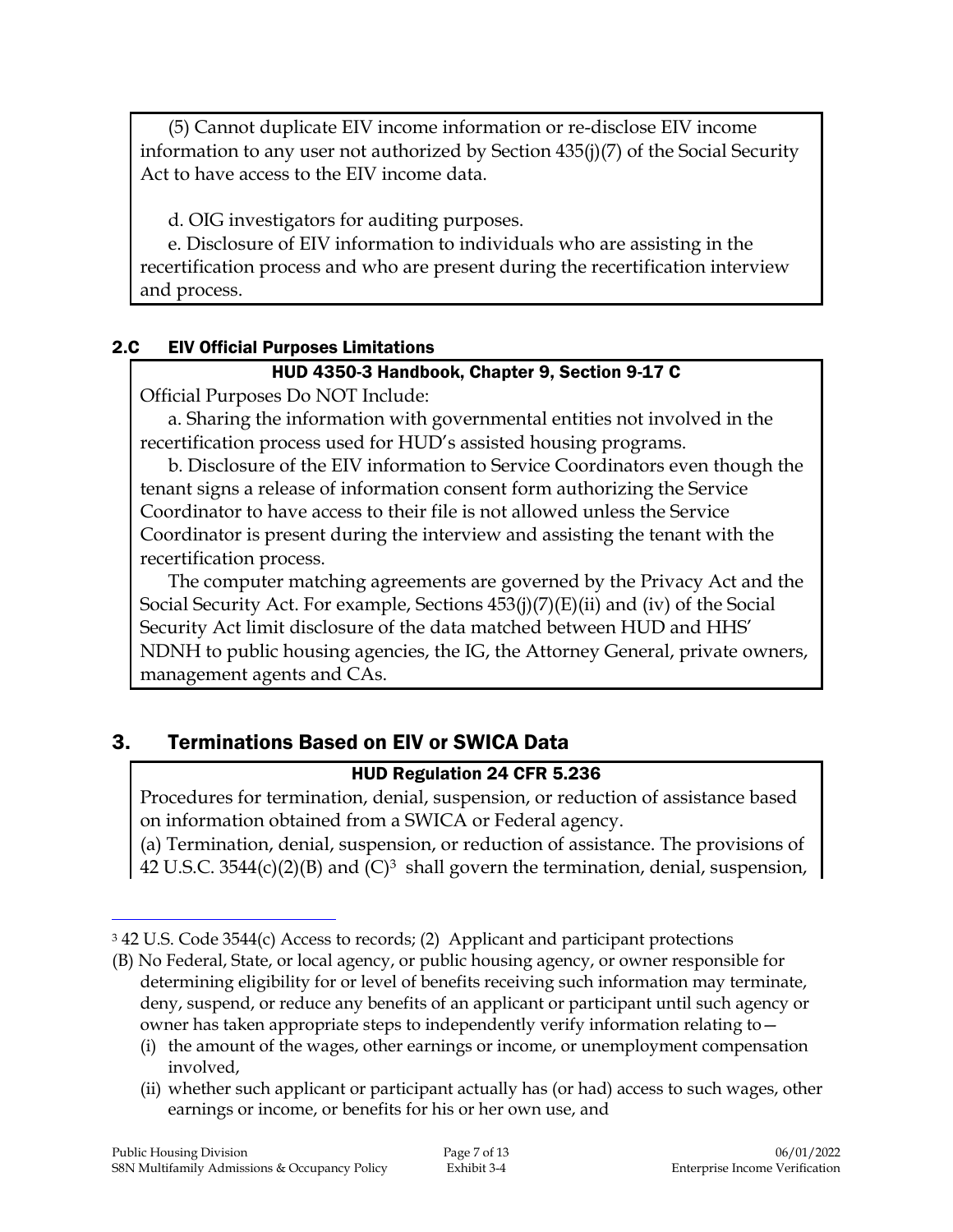or reduction of benefits for an assistance applicant or participant based on income information obtained from a SWICA or a Federal agency. Procedures necessary to comply with these provisions are provided in paragraph (b) of this section.

(b) Procedures for independent verification.

(1) Any determination or redetermination of family income verified in accordance with this paragraph must be carried out in accordance with the requirements and procedures applicable to the individual covered program. Independent verification of information obtained from a SWICA or a Federal agency may be:

(i) By HUD;

- (ii) In the case of the public housing program, by a PHA; or
- (iii) In the case of any Section 8 program, by a PHA acting as contract administrator under an ACC.

(2) Upon receiving income information from a SWICA or a Federal agency, HUD or, when applicable, the PHA shall compare the information with the information about a family's income that was:

- (i) Provided by the assistance applicant or participant to the PHA; or
- (ii) Obtained by the owner (or mortgagee, as applicable) from the assistance applicant or participant or from his or her employer.

(3) When the income information reveals an employer or other income source that was not disclosed by the assistance applicant or participant, or when the income information differs substantially from the information received from the assistance applicant or participant or from his or her employer:

(i) HUD or, as applicable or directed by HUD, the PHA shall request the undisclosed employer or other income source to furnish any information necessary to establish an assistance applicant's or participant's eligibility for or level of assistance in a covered program. This information shall be furnished in writing, as directed to:

(A) HUD, with respect to programs under parts 221, 235, 236, or 290 of this title;

(B) The responsible entity (as defined in §5.100) in the case of the public housing program or any Section 8 program.

 $\overline{a}$ 

<sup>(</sup>iii) the period or periods when, or with respect to which, the applicant or participant actually received such wages, other earnings or income, or benefits.

<sup>(</sup>C) Such applicant or participant shall be informed by the agency or owner of the findings made by the agency or owner on the basis of such verified information, and shall be given an opportunity to contest such findings, in the same manner as applies to other information and findings relating to eligibility factors under the program.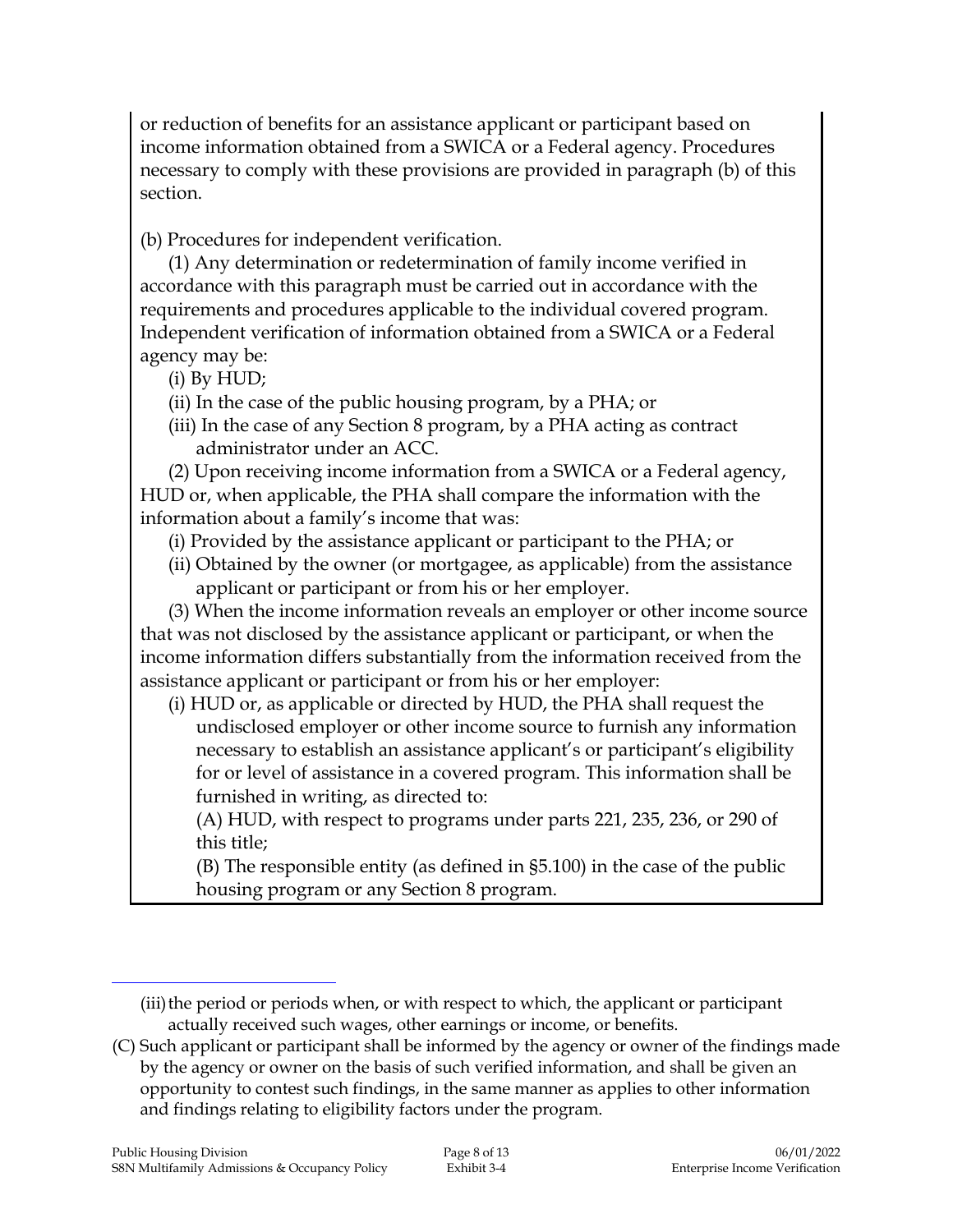(C) The owner or mortgagee, as applicable, with respect to the rent supplement, Section 221(d)(3) BMIR, Section 235 homeownership assistance, or Section 236 programs.

(ii) HUD or the PHA may verify the income information directly with an assistance applicant or participant. Such verification procedures shall not include any disclosure of income information prohibited under paragraph (b)(6) of this section.

(4) HUD and the PHA shall not be required to pursue these verification procedures when the sums of money at issue are too small to raise an inference of fraud or justify the expense of independent verification and the procedures related to termination, denial, suspension, or reduction of assistance.

(5) Based on the income information received from a SWICA or Federal agency, HUD or the PHA, as appropriate, may inform an owner (or mortgagee) that an assistance applicant's or participant's eligibility for or level of assistance is uncertain and needs to be verified. The owner (or mortgagee) shall then confirm the assistance applicant's or participant's income information by checking the accuracy of the information with the employer or other income source, or directly with the family.

(6) Nondisclosure of Income information. Neither HUD nor the PHA may disclose income information obtained from a SWICA directly to an owner (unless a PHA is the owner). Disclosure of income information obtained from the SSA or IRS is restricted under 26 U.S.C. §6103(l)(7) and 42 U.S.C. 3544.

(c) Opportunity to contest. HUD, the PHA, or the owner (or mortgagee, as applicable) shall promptly notify any assistance applicant or participant in writing of any adverse findings made on the basis of the information verified in accordance with paragraph (b) of this section. The assistance applicant or participant may contest the findings in the same manner as applies to other information and findings relating to eligibility factors under the applicable program. Termination, denial, suspension, or reduction of assistance shall be carried out in accordance with requirements and procedures applicable to the individual covered program, and shall not occur until the expiration of any notice period provided by the statute or regulations governing the program.

#### HUD 4350-3 Handbook, Chapter 9, Section 9-8 C

Owners may not suspend, terminate, reduce, make a final denial of rental assistance, or take any other adverse action against an individual based solely on the data in EIV.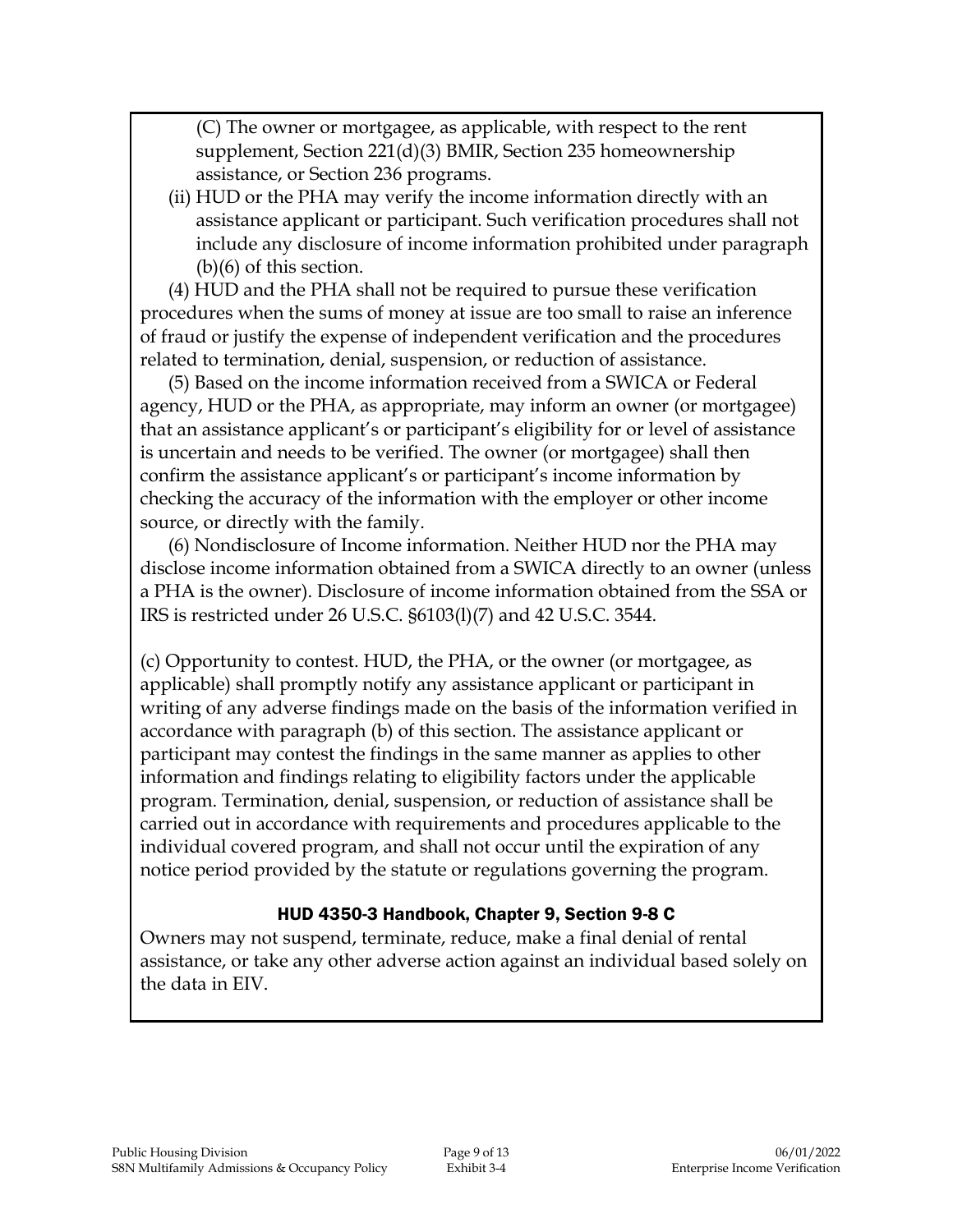## AHFC Policy

- 1. AHFC shall review any income information received from the HUD EIV system and compare it to information submitted by the family.
- 2. Discrepancies that total \$2,400 or more per year will be discussed with the family member and independently verified.
- 3. A family is entitled to dispute an income determination in accordance with Applicant and Participant Grievances in this policy prior to a termination action.

## 3.A Failure to Report or Under Reporting of Income

## HUD 4350-3 Handbook, Chapter 9, Section 9-13 A

If the owner determines the tenant unreported or underreported his/her income, the owner must go back to the time the unreported or underreporting of income started, not to exceed the 5-year limitation that the tenant was receiving assistance described on forms HUD-9887 and HUD-9887-A.

## 3.B Over Reported Income

## HUD 4350-3 Handbook, Chapter 9, Section 9-13 B

If, at the time of recertification, there is an Income Discrepancy Report in the EIV system that reflects a decrease of \$2,400 or more in wages, unemployment and/or Social Security income reported in the EIV system and the wage, unemployment and/or Social Security income in TRACS for the POI used for the discrepancy analysis, the owner must investigate the discrepancy. If, after investigating the discrepancy, the owner determines that an error was made in calculating the tenant's income, the owner must … reimburse the tenant for any overpayment in rent.

## 3.C Tenant Repayment Agreement

## HUD 4350-3 Handbook, Chapter 9, Section 9-13 A

The owner must … meet with the tenant to discuss reimbursement of funds due the owner and repayment agreement requirements.

## 4. Improper Use of EIV Information

## HUD Regulation 24 CFR 5.238

Criminal and civil penalties. Persons who violate the provisions of 42 U.S.C. 3544 or 26 U.S.C. 6103(l)(7) with respect to the use and disclosure of income information may be subject to civil or criminal penalties under 42 U.S.C. 3544(c)(3), 26 U.S.C. 7213(a), or 18 U.S.C. 1905.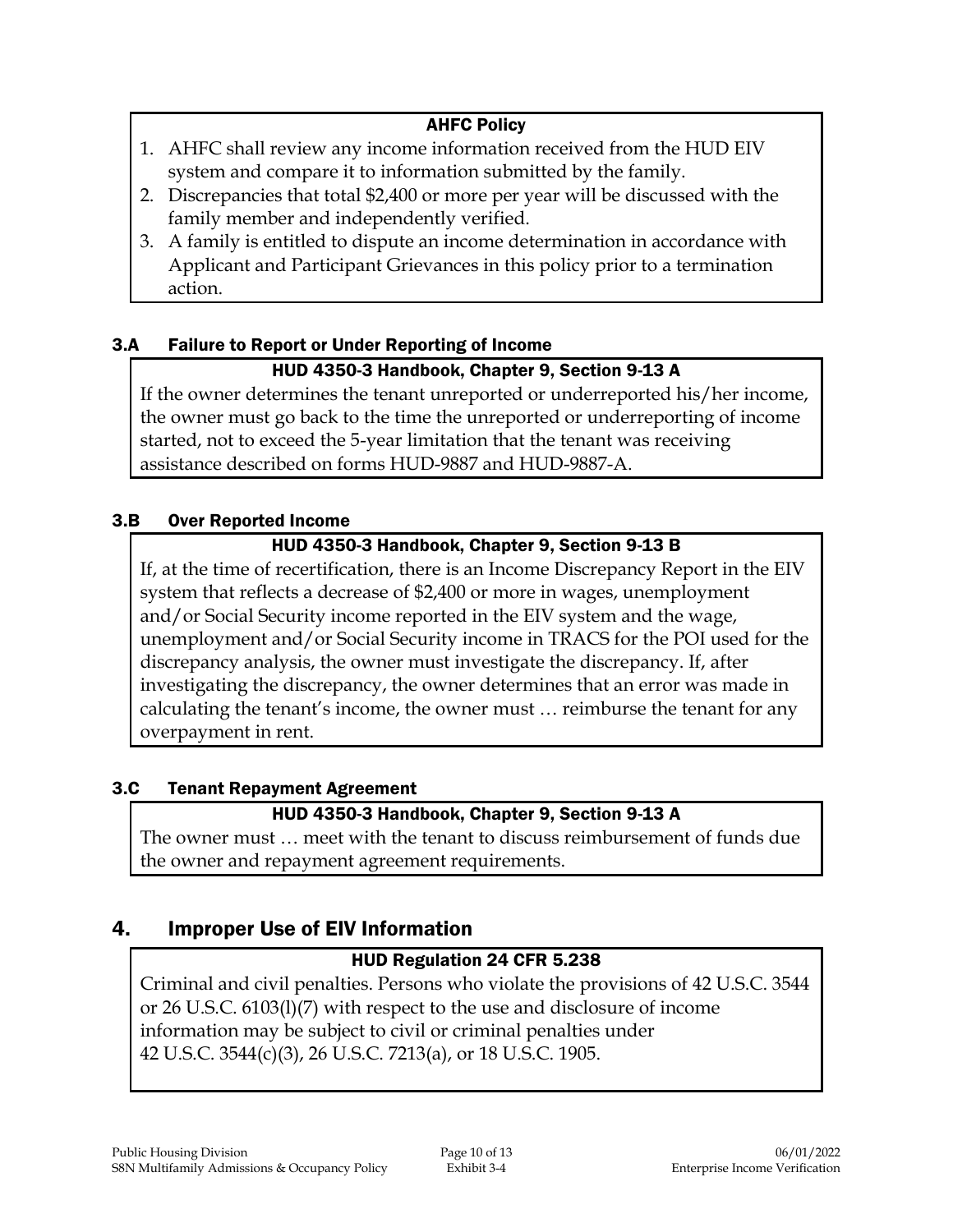## HUD 4350-3 Handbook, Chapter 9, Section 9-17 D

Penalties for Willful Disclosure or Inspection of EIV Data.

- 1. Unauthorized Disclosure felony conviction and fine up to \$5,000 or imprisonment up to five (5) years, as well as civil damages.
- 2. Unauthorized Inspection misdemeanor penalty of up to \$1,000 and/or one (1) year imprisonment, as well as civil damages.

## 5. Family Disclosure of Income Information

## HUD Regulation 24 CFR 5.240

## **Family disclosure of income information to the responsible entity and verification.**

(a) This section applies to families that reside in dwelling units with assistance under the public housing program, the Section 8 tenant-based assistance programs, or for which project-based assistance is provided under the Section 8, Section 202, or Section 811 program.

(b) The family must promptly furnish to the responsible entity any letter or other notice by HUD to a member of the family that provides information concerning the amount or verification of family income.

(c) The responsible entity must verify the accuracy of the income information received from the family, and change the amount of the total tenant payment, tenant rent or Section 8 housing assistance payment, or terminate assistance, as appropriate, based on such information.

## AHFC Policy

AHFC will process any notifications from HUD concerning a family's income source or verification in accordance with the regulations and policies stated under 24 CFR 5.236 above.

## 6. Discrepancies

## AHFC Policy

- 1. AHFC will always attempt to resolve any discrepancies due to family composition or individual family member identity.
- 2. AHFC will address any discrepancies in income of \$2,400 or more per year.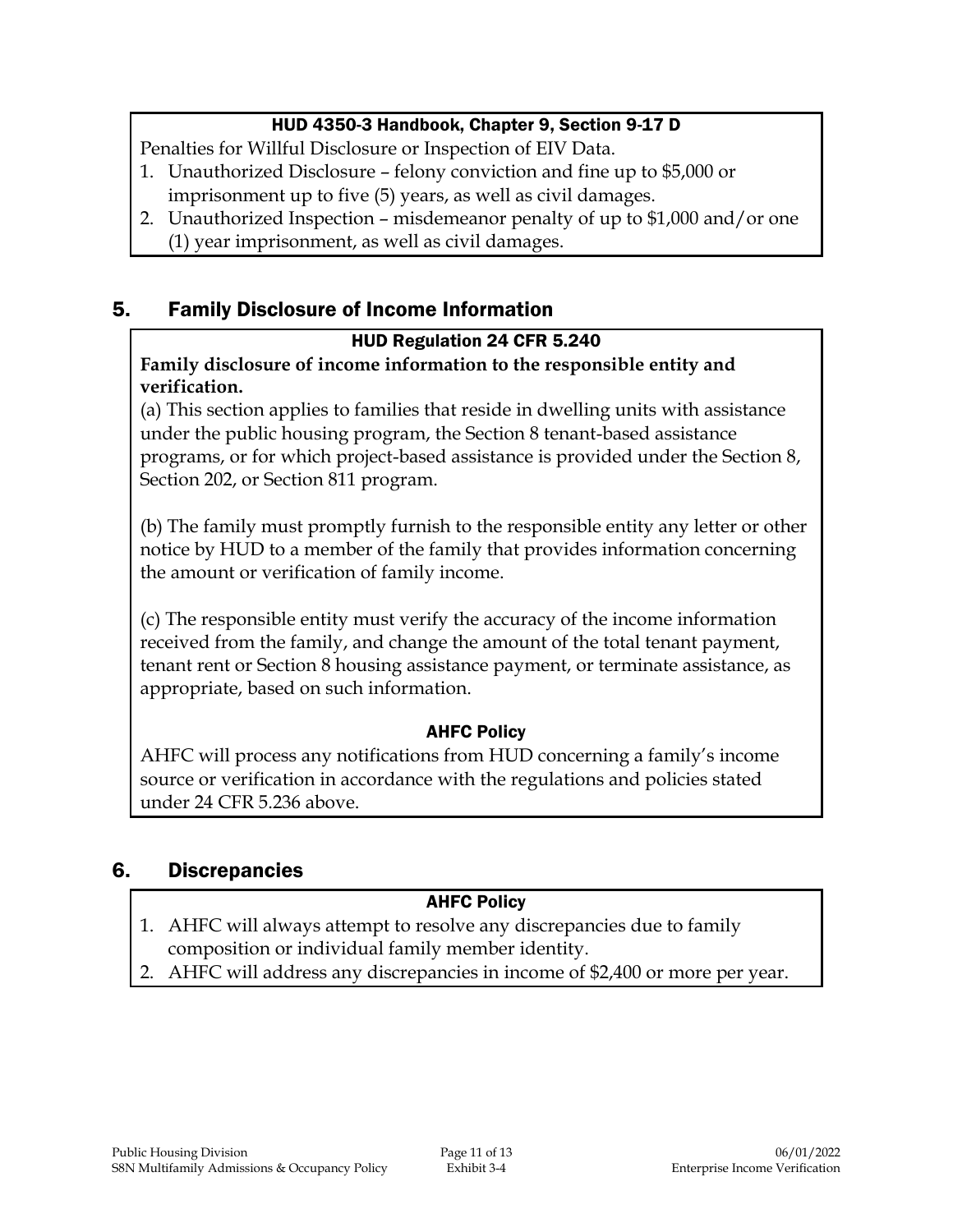## 7. EIV Training

## HUD 4350-3 Handbook, Chapter 9, Section 9-20

EIV users are required to complete online security training annually. To meet this requirement, EIV users must complete the online Cyber-Awareness Challenge (for DoD and Federal Personnel) training program. At the end of the training, EIV users must print and maintain the Certificate of Completion provided.

## 8. Report Deadlines

AHFC will pull EIV reports and resolve discrepancies within the following deadlines for each examination type.

## 8.A New Admission

## HUD 4350-3 Handbook, Chapter 9, Section 9-11 B5

For all new admissions, including Initial Certifications (IC), the owner must: a. Review the Income Report within 90 days after transmission of the move-in certification to TRACS to confirm/validate the income reported by the household.

b. Resolve any income discrepancies with the household within 30 days of the Income Report date.

## 8.B Regular Examination

## AHFC Policy

For each regular examination:

- 1. AHFC will pull the EIV Report prior to the regular examination effective date.
- 2. Discrepancies must be resolved prior to the examination effective date.

## 8.C Interim or Special Examination

## AHFC Policy

For each interim examination:

- 1. AHFC will pull the EIV Report prior to the interim examination effective date.
- 2. Discrepancies must be resolved within 60 days of the EIV Report date.

## 8.D Family Composition Change

## AHFC Policy

When AHFC processes a change to the family composition, regardless if it is processed as an interim examination or part of the annual/regular examination